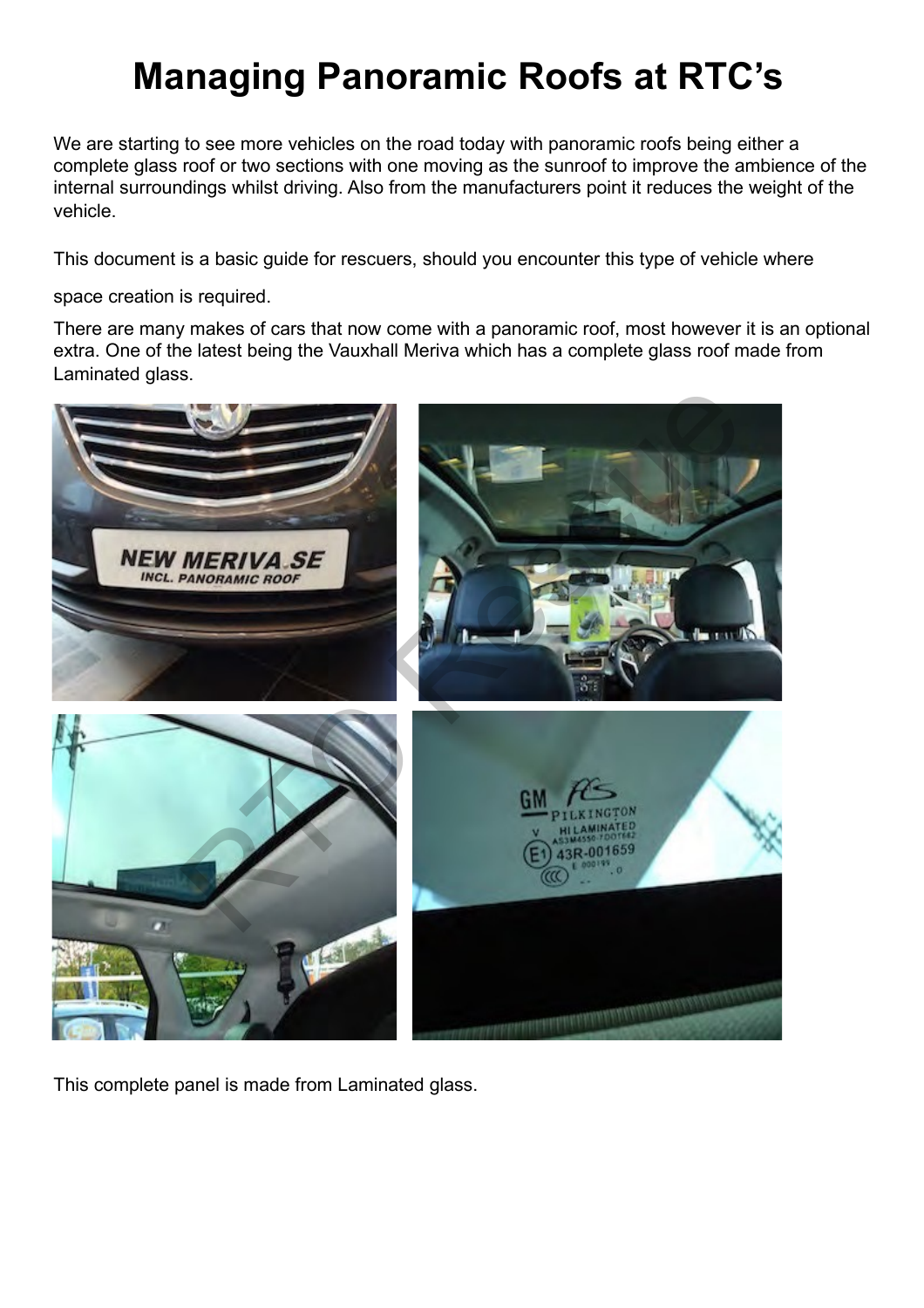Some vehicle makes such as the BMW X5 will have 2 panes of glass with the front piece opening as a sun roof, now as a rule of thumb the small opening panel will be toughened glass and the larger rear piece will be made from Laminated glass or vice versa.

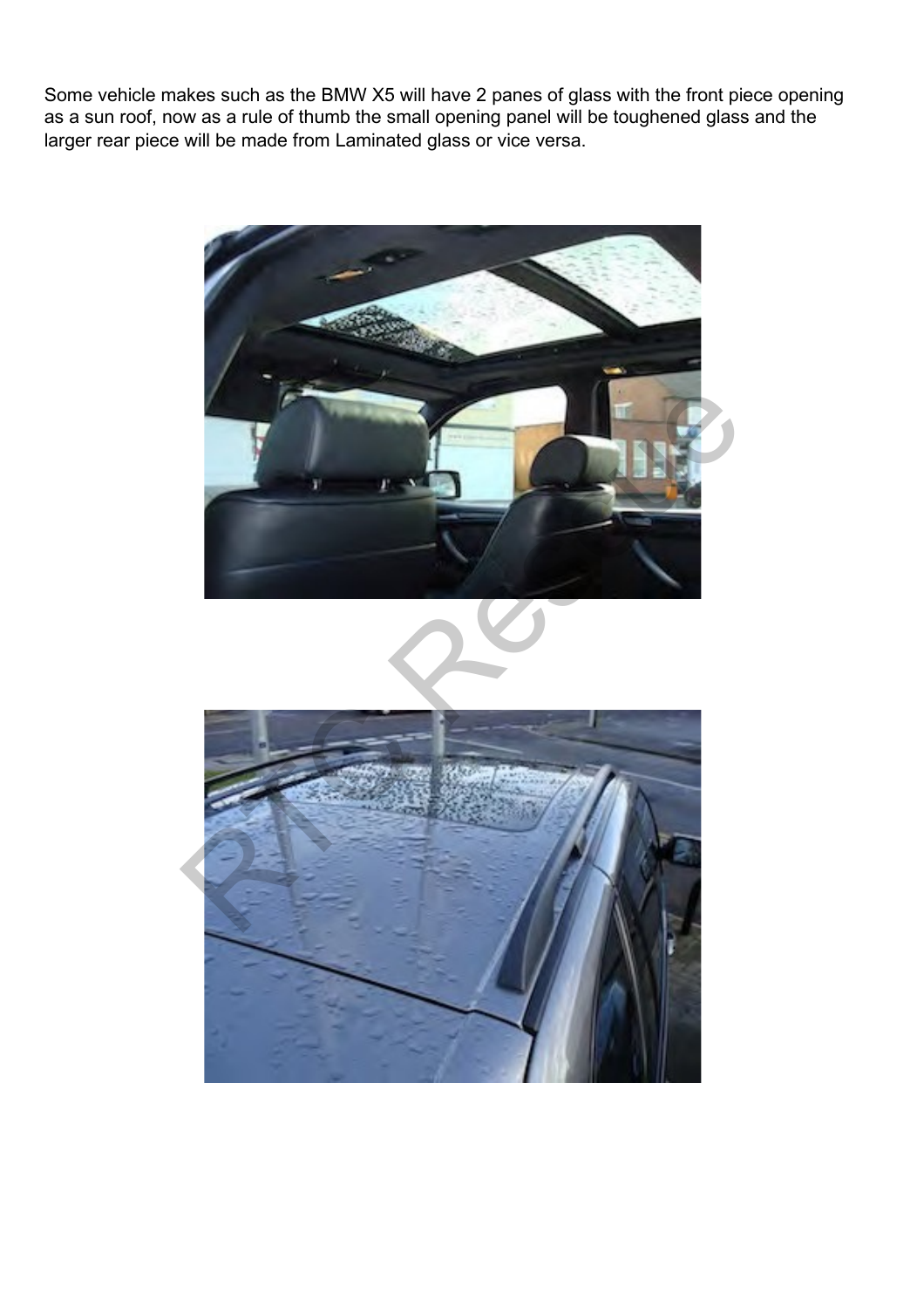I have been informed that Mercedes fit all panoramic roofs with Laminated glass but as you can see in these pictures this is not the case. The glass here is toughened glass.

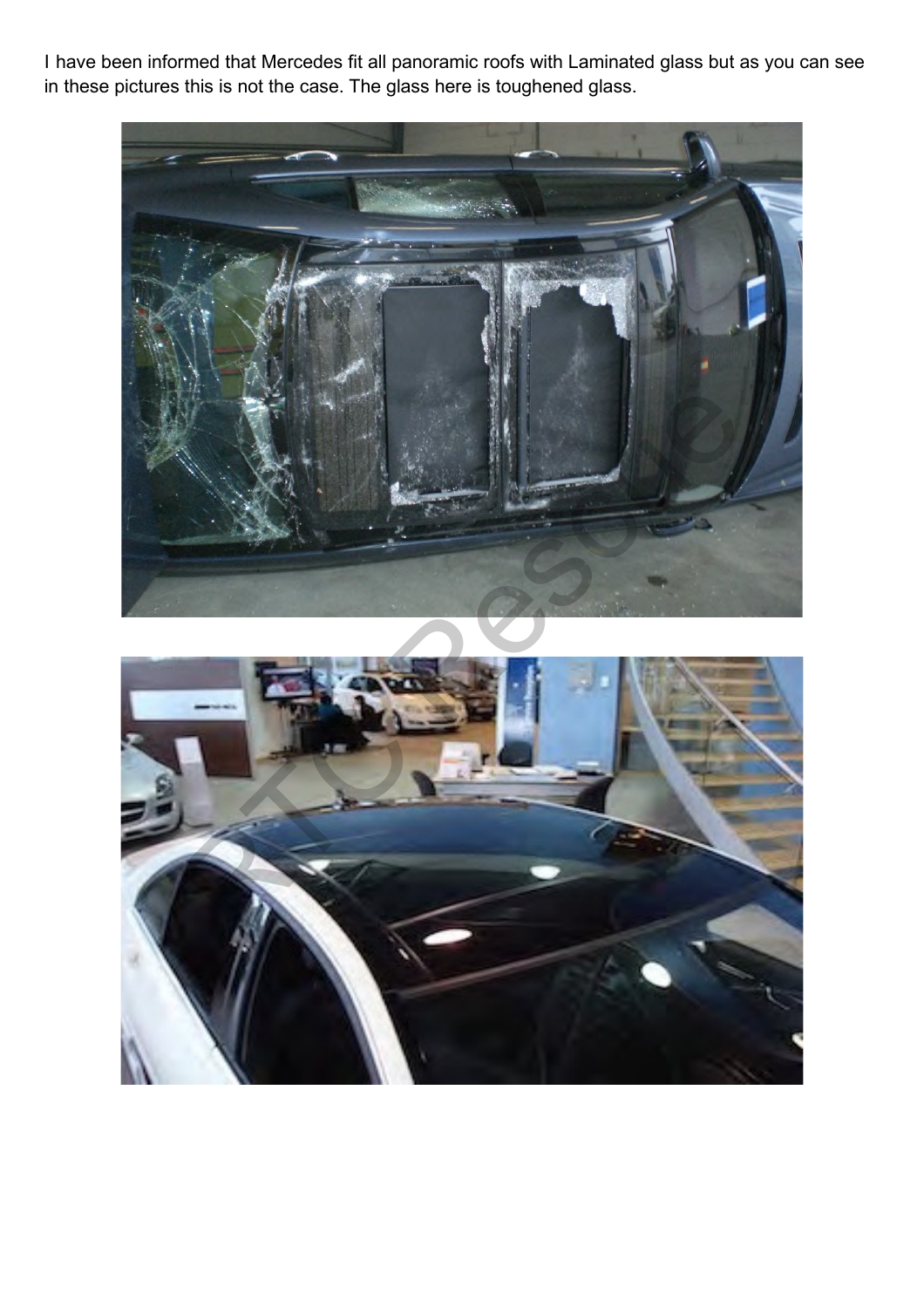Now I can see that this will cause some confusion at the crash scene, I have found it quite difficult to get this information as I have received conflicting information from dealers and Glass replacement experts.

The glass replacement experts inform me that panoramic roofs should be Laminated or similar glass with the exception of the sunroof glass.

I will leave you to make your own decisions on this. As much as I would like to give you the answers, I have found it difficult to obtain the facts and do not want to publish misleading information..

We will be able to determine in most cases the glass type by the markings found on the glass itself.

I have included what the letters and numerals mean at the end of this document.

#### **Dealing with these roofs during extrication:**

Firstly, we need to ask ourselves, is the type of roof posing a problem? this should form part of our extrication planning

In most cases roof removal can be carried out in the normal way by cutting the roof posts as per normal procedures.

With good casualty protection at all times during this phase, any glass fragments should not

become much of an issue.

Depending on the type of incident, if the glass is toughened, it will in most cases have already been shattered from the impact damage, visual signs and marks on the glass will give us our first sign of the type of glass we are dealing with, can we see the manufactures marks and what do they tell us?

If we need to manage the glass and we are still unsure as to what it is, put in place the correct casualty protection and manage the glass as per sop's, if it doesn't shatter then we know it will be laminated or similar, we can then either leave the glass as it will pose little risk or it can be managed in the same way as we manage the windshield and be cut with a suitable tool, obviously maintaining full casualty and rescuer protection along with respiratory protection if needed. These roofs during extrication:<br>
ed to ask ourselves, is the type of roof posing a problem? this should<br>
in planning<br>
s roof removal can be carried out in the normal way by cutting the roc<br>
coedures.<br>
sualty protection at



Photo courtesy of Jörg From Moditech.com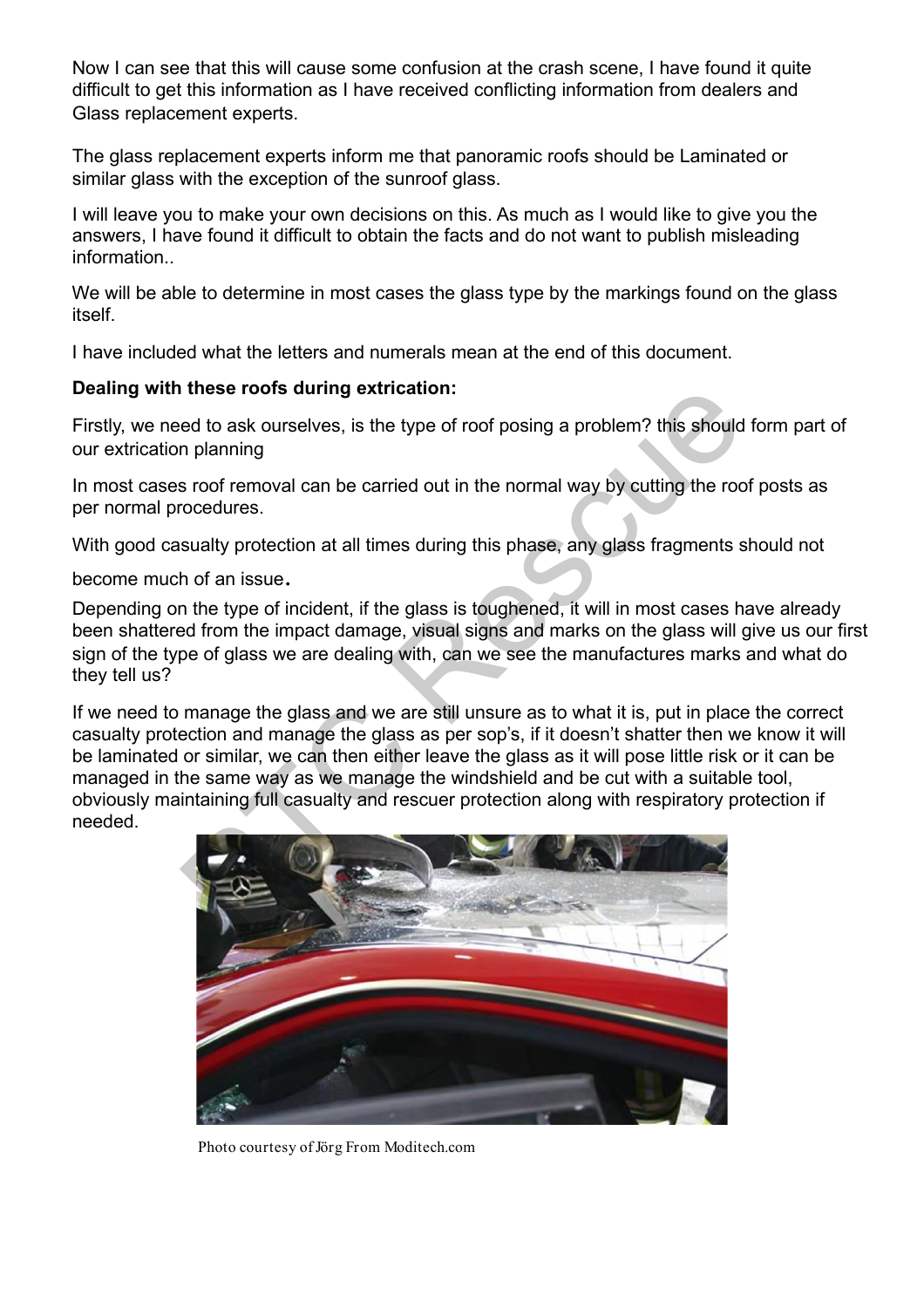

Photo courtesy of Jörg From Moditech.com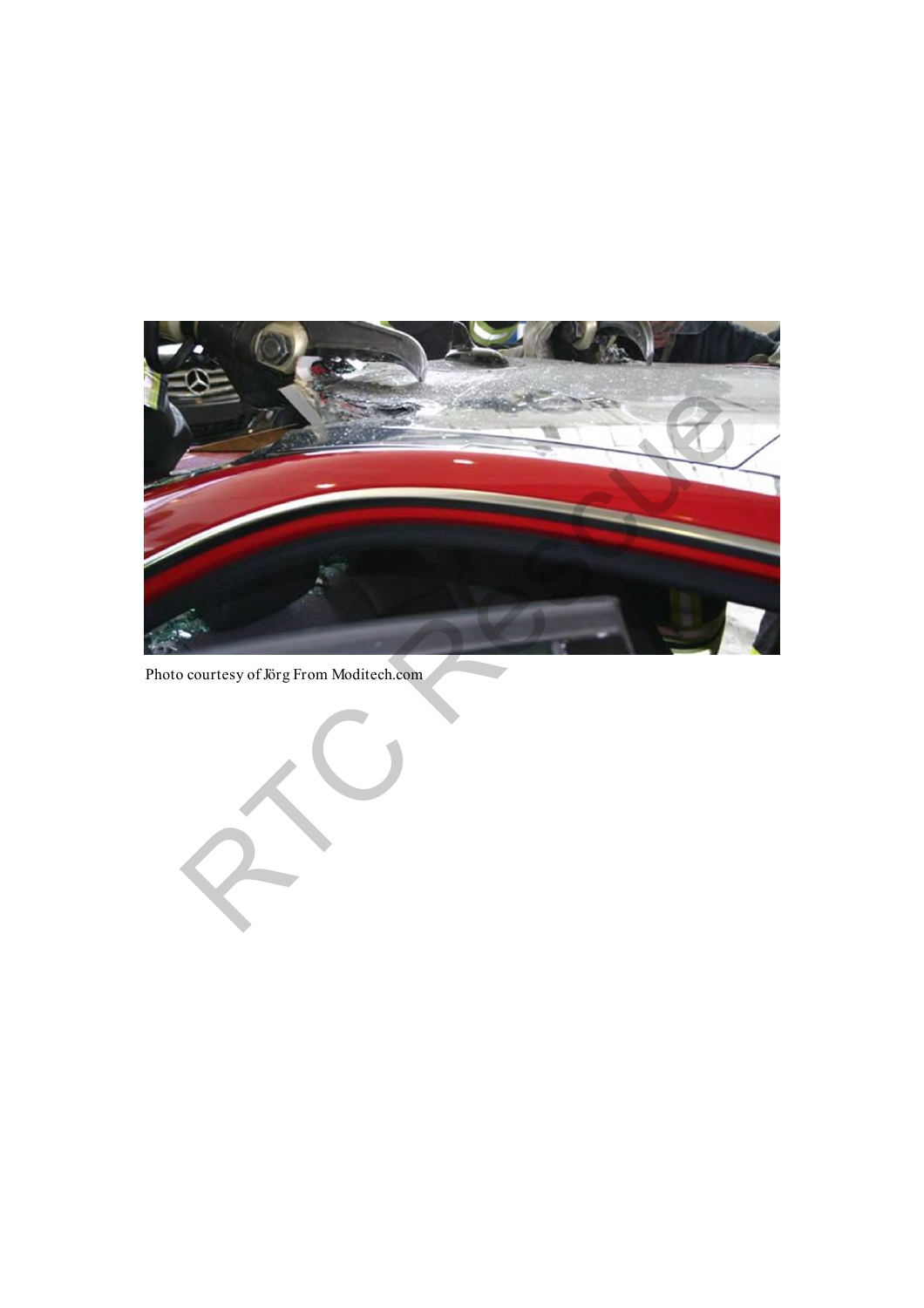toughened glass like a standard sunroof.

There is also a glass being used from DuPont called Spallshield

DuPontTM Spallshield® is a three-layer composite structure of PVB/PET/hardcoat. The hardcoat is highly durable, chemically resistant and virtually indistinguishable to glass allowing it to replace one of the lites of glass in a glazing structure. This dramatically reduces the final weight of the glazing.

http://w ww2.dupont.com/SafetyGlass/en\_US/assets/pdfs/ spallshiel d\_brochure.pdf



The Spallshield coating prevents glass shards on the inside of the vehicle should the glass be damaged in a crash.

In summary most panoramic roofs will generally be laminated or similar to prevent the occupants from being thrown out of the vehicle in a crash situation, it is not something that we can not deal with, treat laminated roofs the same as you would a standard roof, with the exception that:

- 1. If you have to manage it use the correct PPE/casualty protection including Respiratory protection.
- 2. Leave in situ where possible.
- 3. If in doubt check for glass markings
- 4. If it doesn't shatter when being managed, is it laminated?
- 5. They can be cut in the same way as a windshield.
- 6. If it is of the sunroof type use the sunroof cover to aid glass shard protection.
- 7. If you are not sure of the glass type and think it may shatter, put into place the correct control measures(PPE--shielding--protection--collection)

The risks and problems from this type of roof are minimal, and is not something that we should worry too much about.

## **Good vehicle knowledge and training will prepare us for such incidents.**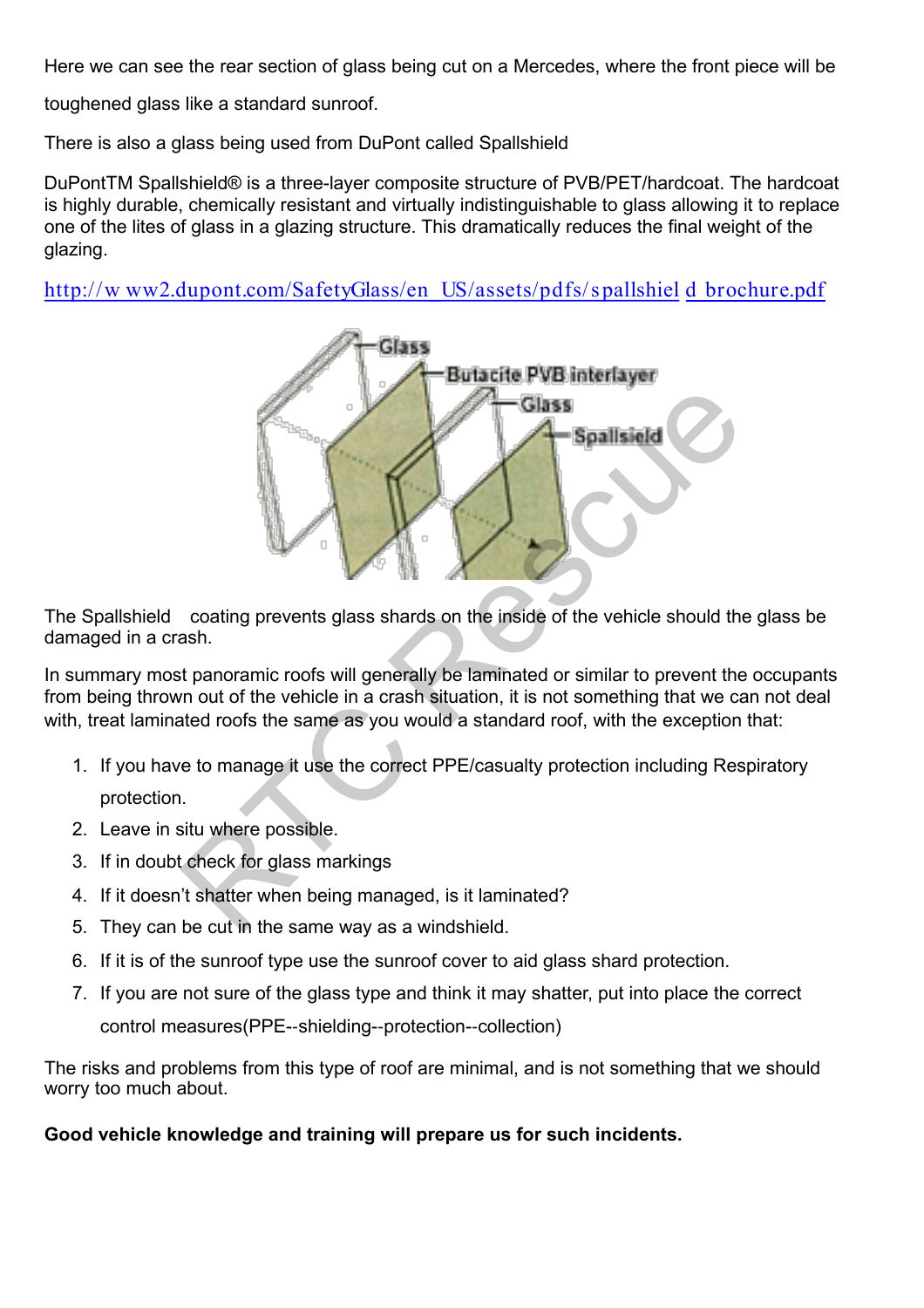## **1. - Types of the window glasses**

- I. extra durable windshield
- II. regular multiple layer windshield
- III. multiple layer windshield that underwent special treatment
- IV. plastic glass
- V.- other (not windshields) glasses with the limpidity factor of less than 70%

**V-VI** - double glass with the limpidity factor of less than 70%

**Index absence** - the glasses that are not windshields and have limpidity factor of less than 70%

#### **2. - A code of a country that gives an official certification**

| )%                                                         |                 | dex absence - the glasses that are not windshields and have limpidity factor of les |
|------------------------------------------------------------|-----------------|-------------------------------------------------------------------------------------|
| - A code of a country that gives an official certification |                 |                                                                                     |
| 1 - Germany 12 - Austria                                   |                 | 24 - Ireland                                                                        |
| 2 - France                                                 | 13 - Luxemburg  | 25 - Croatia                                                                        |
| $3 -$ Italy                                                | 14- Switzerland | 26 - Slovenia                                                                       |
| 4 - Netherlands 16 - Norway                                |                 | 27 - Slovakia                                                                       |
| 5 - Sweden                                                 | 17 - Finland    | 28 - Belarus                                                                        |
| 6 - Belgium                                                | 18 - Denmark    | 29 - Estonia                                                                        |
| 7 - Hungary                                                | 19 - Romania    | 31 - Bosnia and Herzegovina                                                         |
| 8 - Czech Rep. 20 - Poland                                 |                 | 32 - Latvia                                                                         |
| 9 - Spain                                                  | 21 - Portugal   | 37 - Turkey                                                                         |
| 10 - Yugoslavia 23 - Russia                                |                 | 42 - EU                                                                             |
|                                                            |                 | 43 - Japan                                                                          |